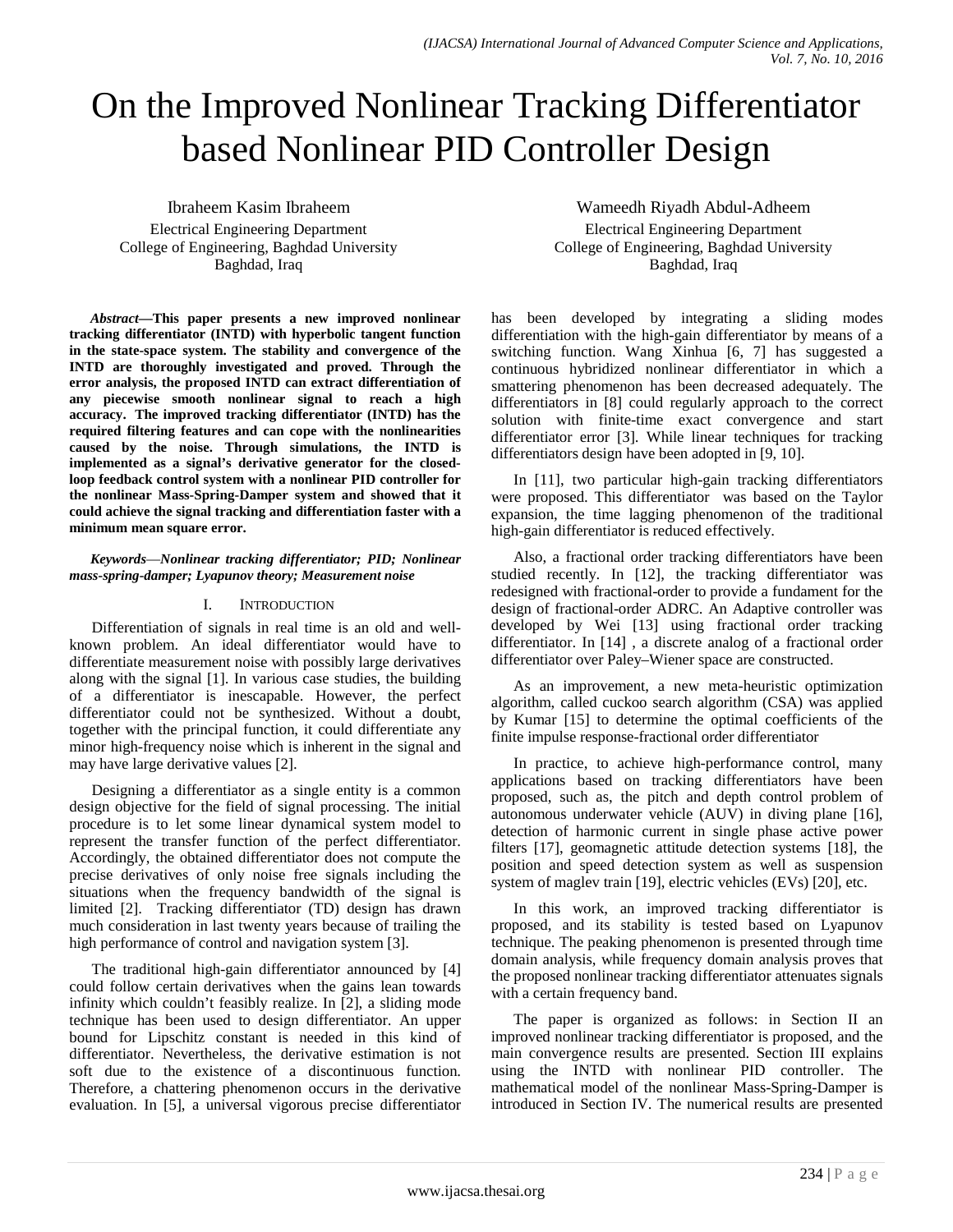in Section V to verify the effectiveness of the proposed INTD. Finally, the conclusions are provided in section VI.

#### II. THE IMPROVED NONLINEAR TRACKING DIFFERENTIATOR (INTD)

The enhanced nonlinear tracking differentiator based on the hyperbolic tangent function is proposed as follows:

$$
\dot{z}_1 = z_2
$$
  
\n
$$
\dot{z}_2 = -R^2 \tanh\left(\frac{\beta z_1 - (1 - \alpha)v}{\gamma}\right) - Rz_2
$$
\n(1)

Where  $z_1$  is tracking the input  $v$ , and  $z_2$  tracking the derivative of input *v*. the parameters  $\alpha$ ,  $\beta$ ,  $\gamma$ , and R are appropriate design parameters, where  $0 < \alpha < 1, \beta > 0$ ,  $\gamma > 0$ , and  $R > 0$ .

**Lemma 1: (Convergence of the INTD system):** the improved tracking differentiator described by (1) with its design parameters is globally asymptotically stable.

**Proof:** Let us assign  $V_l(z) = R \frac{\gamma}{\beta} \ln \cosh \left( \frac{\beta z_1}{\gamma} \right) + \frac{1}{2} z_2^2$  as a Lyapunov function to system (1). Where  $V_l(z) > 0$  if and only if  $z \neq 0$ , and  $V_l(z) = 0$  if and only if  $z = 0$ 

Now,

$$
\dot{V}_l(\mathbf{z}) = -Rz_2^2 \text{ and}
$$
\n
$$
\dot{V}_l(\mathbf{z}) \le 0 \text{ for all } z_2
$$

This leads to  $\dot{V}_1(\mathbf{0}) = 0$  at the origin by Lasalle's theorem[21]. Since  $V_l(z) \to \infty$  for  $||z|| \to \infty$ , then the system is globally asymptotically stable (GAS).  $\square$ 

**Lemma 2: (Arrival phase):** consider the system (1) if  $\beta z_1-(1-\alpha)v$  $\frac{(1-\alpha)\nu}{\gamma} \gg 1$ ; then  $\forall t > 0$ , the term  $\frac{\beta z_1 - (1-\alpha)\nu}{\gamma}$  will be decreased until it reaches the tracking phase where  $\left|\frac{\beta z_1-(1-\alpha)v}{\gamma}\right| \ll 1.$ 

**Proof:** Since 
$$
\frac{\beta z_1 - (1 - \alpha)v}{\gamma} \gg 1
$$
, Then  $\tanh\left(\frac{\beta z_1 - (1 - \alpha)v}{\gamma}\right) \to 1$ 

So that

$$
\begin{aligned}\n\dot{z}_1 &= z_2\\ \n\dot{z}_2 &= -Rz_2 - R^2\n\end{aligned}
$$
\n(2)

The solution of system (2) with the initial condition  $z(0) = [z_1(0) \quad z_2(0)]^T$  is given as

$$
z_1(t) = -Rt - \left(1 + \frac{z_2(0)}{R}\right)e^{-Rt} + z_1(0) + \frac{z_2(0)}{R} + 1
$$
  

$$
z_2(t) = -R + (R + z_2(0))e^{-Rt}
$$

If  $z_2(0) = 0$ , then  $z_1(t)$  is a decreasing function for  $t > 0$ until it reaches the tracking phase where  $\left|\frac{\beta z_1 - (1-\alpha)\nu}{\gamma}\right| \ll 1$ .  $\Box$ 

| Corollary 1:                                                                            | for the system given by (1) if |
|-----------------------------------------------------------------------------------------|--------------------------------|
| $\frac{\beta z_1(t)-(1-\alpha)\nu(t)}{\gamma} \ll -1$ , then $\forall t > 0$ , the term |                                |

 $\frac{\beta z_1(t) - (1 - \alpha)\nu(t)}{\gamma}$  will be increased until the system reaches the tracking phase where  $\left|\frac{\beta z_1 - (1-\alpha)v}{\gamma}\right| \ll 1$ .

**Proof**: By the same way of lemma (2), for  $\frac{\beta z_1(t)-(1-\alpha)v(t)}{\gamma} \ll 1$ , and  $z_2(0) = 0$ , then  $z_1(t)$  increasing for  $t > 0$  until it reaches the tracking phase where  $\frac{\beta z_1-(1-\alpha)\nu}{\gamma}$  ≪ 1. □

**Lemma 3: (tracking phase):** consider system (1) for  $\left|\frac{\beta z_1-(1-\alpha)v}{\gamma}\right| \ll 1$  then both tracking error  $e_t(t) = v(t)$  –  $\frac{\beta}{1-\alpha}z_1(t)$ , and differentiation error  $e_a(t) = \dot{v}(t) - \frac{\beta}{1-\alpha}z_2(t)$ tends to zero for finite input signal.

**Proof:** Since  $\frac{\beta z_1 - (1 - \alpha)v}{\gamma} \ll 1$ , Then  $\tanh\left(\frac{\beta z_1 - (1 - \alpha)v}{\gamma}\right) \rightarrow$  $\left(\frac{\beta z_1 - (1-\alpha)\nu}{\gamma}\right)$ . So that,

$$
\begin{aligned}\n z_1 &= z_2 \\
 \dot{z}_2 &= -R^2 \left( \frac{\beta z_1 - (1 - \alpha)v}{\gamma} \right) - R z_2\n \end{aligned}\n \tag{3}
$$

Taking Laplace transform to (3), then

$$
\begin{bmatrix} Z_1(s) \\ Z_2(s) \end{bmatrix} = \begin{bmatrix} \frac{R^2(1-\alpha)}{\gamma} \\ \frac{s^2 + Rs + \frac{R^2 \beta}{\gamma}}{1} \\ \frac{R^2(1-\alpha)s}{\gamma} \\ \frac{s^2 + Rs + \frac{R^2 \beta}{\gamma}}{1} \end{bmatrix} V(s) \tag{4}
$$

The tracking error associated with the tracking phase is

$$
e_t(t) = v(t) - \frac{\beta}{1 - \alpha} z_1(t)
$$

$$
E_t(s) = V(s) - \frac{\beta}{1 - \alpha} Z_1(s)
$$

The transfer function of the tracking error w.r.t input *v* is given as

$$
L_t(s) = \frac{E_t(s)}{V(s)} = \frac{s(s+R)}{s^2 + Rs + \frac{R^2 \beta}{\gamma}}
$$

So that,

$$
l_t(\infty) = \lim_{s \to 0} s L_t(s) = 0 \tag{5}
$$

The differentiation error associated during the tracking phase is described as

$$
e_d(t) = \dot{v}(t) - \frac{\beta}{1 - \alpha} z_2(t)
$$

$$
E_d(s) = sV(s) - \frac{\beta}{1 - \alpha} Z_2(s)
$$

The transfer function of the differentiation error w.r.t the input derivative is

$$
L_d(s) = \frac{E_d(s)}{sV(s)} = \frac{s(s+R)}{s^2 + Rs + \frac{R^2\beta}{\gamma}}
$$

So that,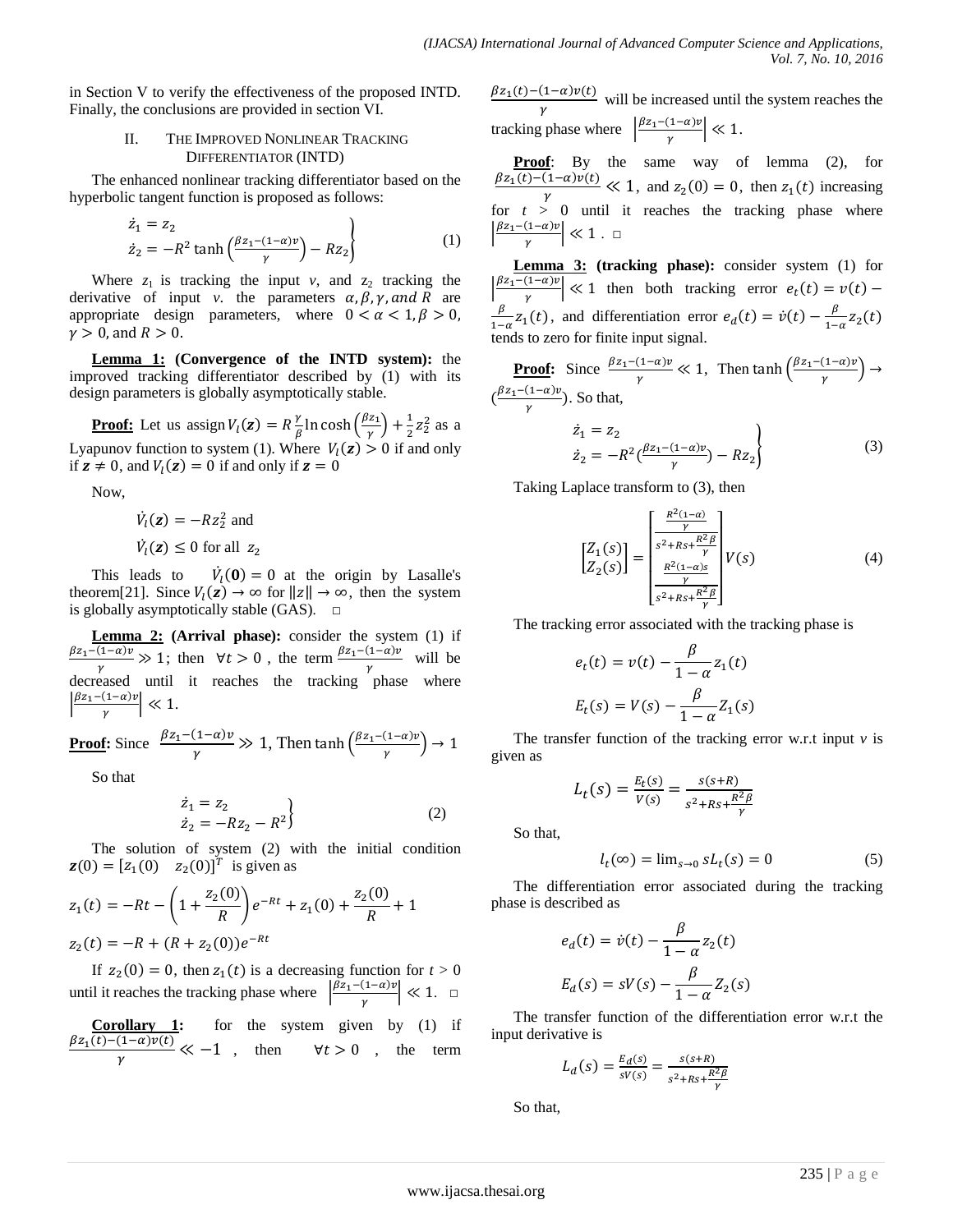$$
l_d(\infty) = \lim_{s \to 0} s L_d(s) = 0 \tag{6}
$$

Therefore (5) and (6) complete the proof.  $\Box$ 

**Theorem 1:** Consider system (1), then for any value of  $\Big\}$  $\beta z_1-(1-\alpha)v$  $\frac{\sqrt{1-u/\nu}}{\gamma}$  ,

$$
lim_{t\to\infty}\left|\frac{\beta z_1(t)-(1-\alpha)\nu(t)}{\gamma}\right|=0
$$

and

$$
\lim_{t \to \infty} \left| \frac{\beta z_2(t) - (1 - \alpha)\dot{v}(t)}{\gamma} \right| = 0
$$

**Proof:**

By using Lemma (2) and (3).  $\Box$ 

**Lemma 4: (Time domain analysis):** Consider the system (1) which satisfies (4). If  $\beta \gg 1$ ,  $0 < \gamma < 1$ ,  $R \gg 1$ , with  $0 < \gamma < 1$  $\alpha$  < 1, then the system (1) has a high undamped natural frequency, a small damping ratio, and peaking phenomenon.

**Proof:**

$$
\frac{Z_2(s)}{sV(s)} = \frac{\frac{R^2(1-\alpha)}{\gamma}}{s^2 + Rs + \frac{R^2\beta}{\gamma}} = \left(\frac{1-\alpha}{\beta}\right)\frac{\omega_n^2}{s^2 + 2\xi\omega_n s + \omega_n^2}
$$

Where,

$$
\omega_n = R \sqrt{\frac{\beta}{r}}
$$
 is the undamped natural frequency (rad/sec)  

$$
\xi = \frac{1}{2} \sqrt{\frac{r}{\beta}}
$$
 is the damping ratio

It's clear that from the values of the parameters *β*, *γ*, and *R* that the damping ratio  $\xi \ll 1$  implies that the system has an under damped effect which leads to peaking phenomenon. □

**Lemma 5: (The frequency-domain analysis)**: Consider a system (1) which satisfies equation (4) with parameters  $β$ ,  $γ$ , and R defined in Lemma 4. The system represents a bandlimited differentiator with bandwidth  $\omega_n$ .

#### **Proof:** for

$$
\frac{Z_2(j\omega)}{V(j\omega)} = \left(\frac{1-\alpha}{\beta}\right) \frac{\omega_n^2 j\omega}{(j\omega)^2 + 2\xi\omega_n j\omega + \omega_n^2}
$$

$$
= \left(\frac{1-\alpha}{\beta}\right) \frac{j\omega}{\left(\frac{j\omega}{\omega_n}\right)^2 + 2\xi \frac{j\omega}{\omega_n} + 1}
$$

if the magnitude of the transfer function  $\frac{Z_2(j\omega)}{V(j\omega)}$  is taken as

$$
20 \log \left| \frac{Z_2(j\omega)}{V(j\omega)} \right| = 20 \log \left( \frac{1-\alpha}{\beta} \right)
$$
  
+ 20 \log \omega  
- 20 \log \sqrt{(1 - \left( \frac{\omega}{\omega\_n} \right)^2)^2 + \left( 2\xi \frac{\omega}{\omega\_n} \right)^2}

For  $\omega \ll \omega_n$  this implies

$$
20 \log \left| \frac{Z_2(j\omega)}{V(j\omega)} \right| = 20 \log \left( \frac{1-\alpha}{\beta} \right) + 20 \log \omega
$$

Such that  $20 \log \left( \frac{1-\alpha}{\beta} \right)$  is the correction gain and 20 log  $\omega$  is the differentiator effect.

On the other hand if  $\omega \gg \omega_n$ , then

$$
20 \log \left| \frac{Z_2(j\omega)}{V(j\omega)} \right| = 20 \log \left( \frac{1-\alpha}{\beta} \right) + 20 \log \omega - 40 \log \frac{\omega}{\omega_n}
$$

The third term represents the attenuation effect. Therefore, the system has the attenuation effect for  $\omega \gg \omega_n$ .  $\Box$ 

#### III. TRACKING DIFFERENTIATOR BASED NONLINEAR PID **CONTROLLER**

Using nonlinear tracking differentiator, a standard PID controller is transformed into nonlinear PID (NLPID) [22] as shown in Fig. 1. The first tracking differentiator (TD(I)) is used as transient process profile generator, while the second tracking differentiator (TD(II)) is used as state observer to get tracking output  $z_1$  and its differential  $z_2$ . The error, integral, and differential signals are produced by comparing transient process profile to the output of TD(II).



Fig. 1. The traditional structure of NLPID controller

Jing Han has made some investigations on traditional structures and essential properties of nonlinear tracking differentiator. A kind of second-order nonlinear tracking differentiator based on second order bang-bang switch system has been proposed [22]:

$$
\dot{x}_1 = x_2
$$
  

$$
\dot{x}_1 = -R \text{ sign}\left(x_1 - v(t) + \frac{x_2 |x_2|}{2R}\right)
$$

where  $x_1$  is the desired trajectory and  $x_2$  is its derivative. Note that, the parameter  $R$  is an application dependent and it is set accordingly to speed up or slow down the transient profile. Then,  $x_2$  is denoted as the "tracking differentiator" of  $v(t)$ .

In order to avoid chattering near the origin, changing the *sign* function to linear saturation function *sat*, then the modified Han TD is represented by:

$$
\dot{x}_1 = x_2
$$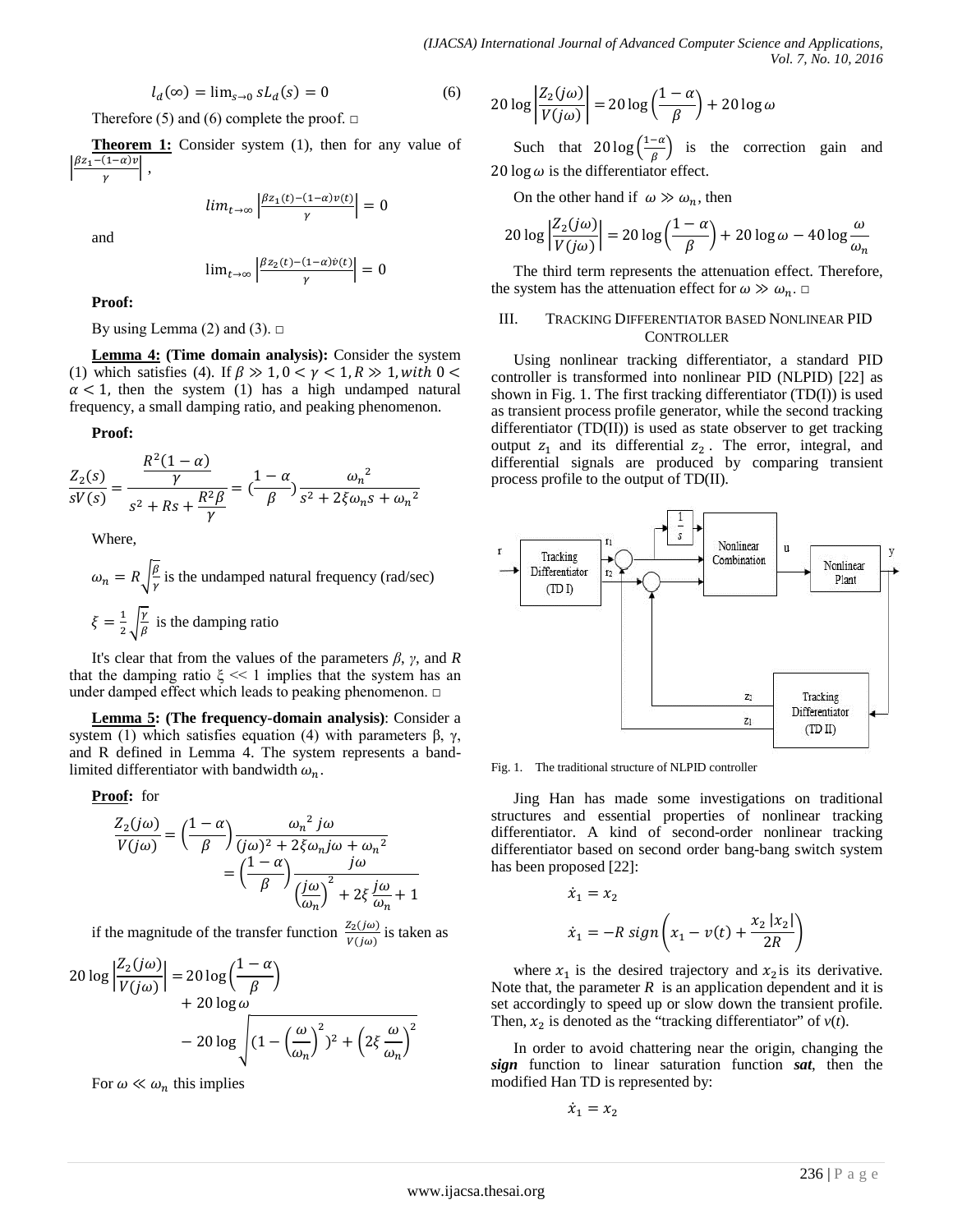$$
\dot{x}_1 = -R \, sat(x_1 - v(t) + \frac{x_2 |x_2|}{2R}, \delta)
$$

Where

$$
sat(A, \delta) = \begin{cases} sign(A), & |A| > \delta \\ \frac{A}{\delta} & |A| \le \delta \end{cases}
$$

The NLPID takes "nonlinear combination" on the three signals. Han [23] proposed the following nonlinear function:

$$
fal(e, \alpha, \delta) = \begin{cases} \frac{e}{\delta^{1-\alpha}} & |x| \le \delta \\ |e|^{\alpha} sign(e) & |x| \ge \delta \end{cases}
$$

The control rule takes:

$$
u = \beta_1 fal(e, \alpha_1, \delta_1) + \beta_2 fal(\dot{e}, \alpha_2, \delta_2)
$$

$$
+ \beta_3 fal\left(\int e, \alpha_3, \delta_3\right)
$$

Where  $\alpha_1, \alpha_2$  and  $\alpha_3 \in [0.5 1]$ 

#### IV. MATHEMATICAL MODELING OF THE NONLINEAR MASS-SPRING-DUMPER (NMSD) PLANT

A simple nonlinear mass-spring-damper mechanical system as shown in Fig. 2. It is assumed that the stiffness coefficient of the spring, the damping coefficient of the damper and the input term have nonlinearity or uncertainty [23]:

$$
M\ddot{x} + g(x, \dot{x}) + f(x) = \varphi(\dot{x})u \tag{7}
$$



Fig. 2. The nonlinear mass spring damper model

where *M* is the mass and *U* is the force,  $f(x)$  is the nonlinear or uncertain term with respect to the spring,  $g(x, \dot{x})$  is the nonlinear or uncertain term with respect to the damper, and  $\varphi(\dot{x})$  is the nonlinear term with respect to the input term.

Assume that  $g(x, \dot{x}) = D(c_1 x + c_2 \dot{x}^3)$ ,  $f(x) = c_3 x + c_4 x^3$  $c_4x^3$ , and  $\varphi(\dot{x}) = 1 + c_5\dot{x}^3$ , assume that  $x \in [-a, a], \quad \dot{x} \in$  $[-b, b], \quad a, b > 0.$  The above parameters are set as follows:

 $M = 1.0$ ,  $D = 1.0$ ,  $c_1 = 0.01$ ,  $c_2 = 0.1$ ,  $c_3 = 0.01$ ,  $c_4 = 0.67$ ,  $c_5 = 0$ ,  $a = 1.5$ ,  $b = 1.5$ . Then (6) can be written as:

Then, (7) can be rewritten as follows:

$$
\ddot{x} = -0.1\dot{x}^3 - 0.02x - 0.67x^3 + u \tag{8}
$$

The state space representation of the nonlinear mass-springdumper model is:

$$
\begin{aligned}\n\dot{x}_1 &= x_2 \\
\dot{x}_2 &= -0.1x_2^3 - 0.02 x_1 - 0.67 x_1^3 + u \\
y &= x_1\n\end{aligned}
$$
\n(9)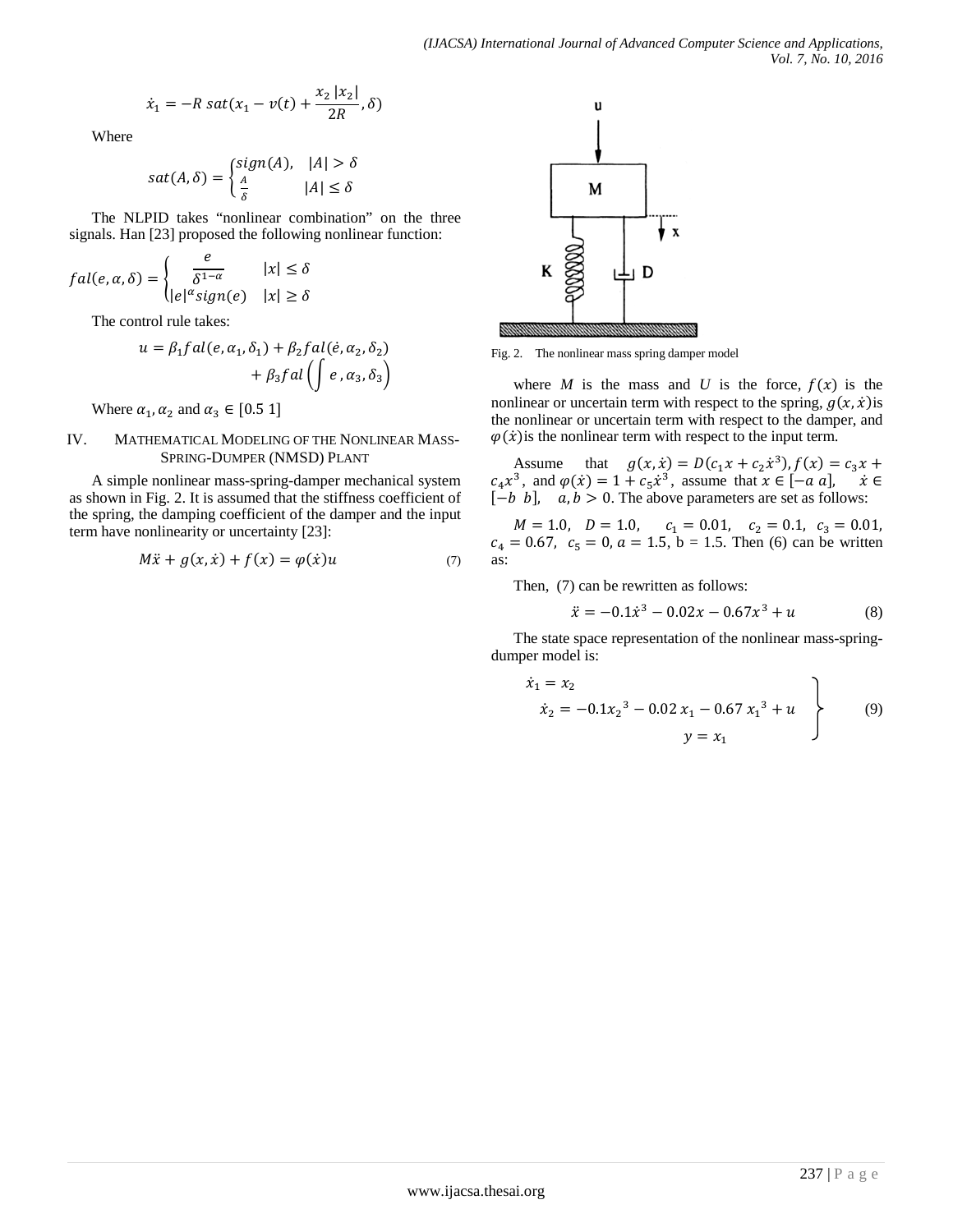

Fig. 3. The Simulink® model for the NPID and the NMSD plant

### V. NUMERICAL SIMULATIONS

The NPID controller based on either the modified Han TD or the proposed INTD and the NMSD mathematical models are designed and numerically simulated using Matlab® /Simulink® as shown in Fig. 3. The values of the parameters for these subsystems are listed in Tables I-III.

| <b>Parameter</b> | <b>Value</b> |
|------------------|--------------|
| $\delta_1$       | 0.1038       |
| $\alpha_1$       | 0.7128       |
| $\beta_1$        | 1.9151       |
| $\delta_{2}$     | 0.0354       |
| $\alpha_2$       | 0.8680       |
| $\beta_{2}$      | 2.0130       |
| $\delta_3$       | 1.1916       |
| $\alpha_3$       | 0.9888       |
| $\beta_{3}$      | 0.0800       |

TABLE II. THE PARAMETERS OF THE MODIFIED HAN TD

| <b>Parameter</b> | <b>Value</b> |
|------------------|--------------|
|                  | 11.6000      |
|                  | 0.0005       |

TABLE III. THE PARAMETERS OF THE INTD

| <b>Parameter</b> | Value  |
|------------------|--------|
| α                | 0.9790 |

| 5.5872  |
|---------|
| 8.3864  |
| 26.5005 |

The numerical simulations are done by using Matlab® ODE45 solver for the models with continuous states. This Runge-Kutta ODE45 solver is a fifth-order method that performs a fourth-order estimate of the error. The reference input to the system is constant linear displacement equals to 0.1 m applied at  $t = 0$  sec. The NPID controller is tested for two cases. The numerical simulation of the first testing case is done without adding a measurement noise at the output of the NMSD plant, and the results of this case are shown in Fig.4 and Fig. 5. Also, the numerical results are listed in Table IV.

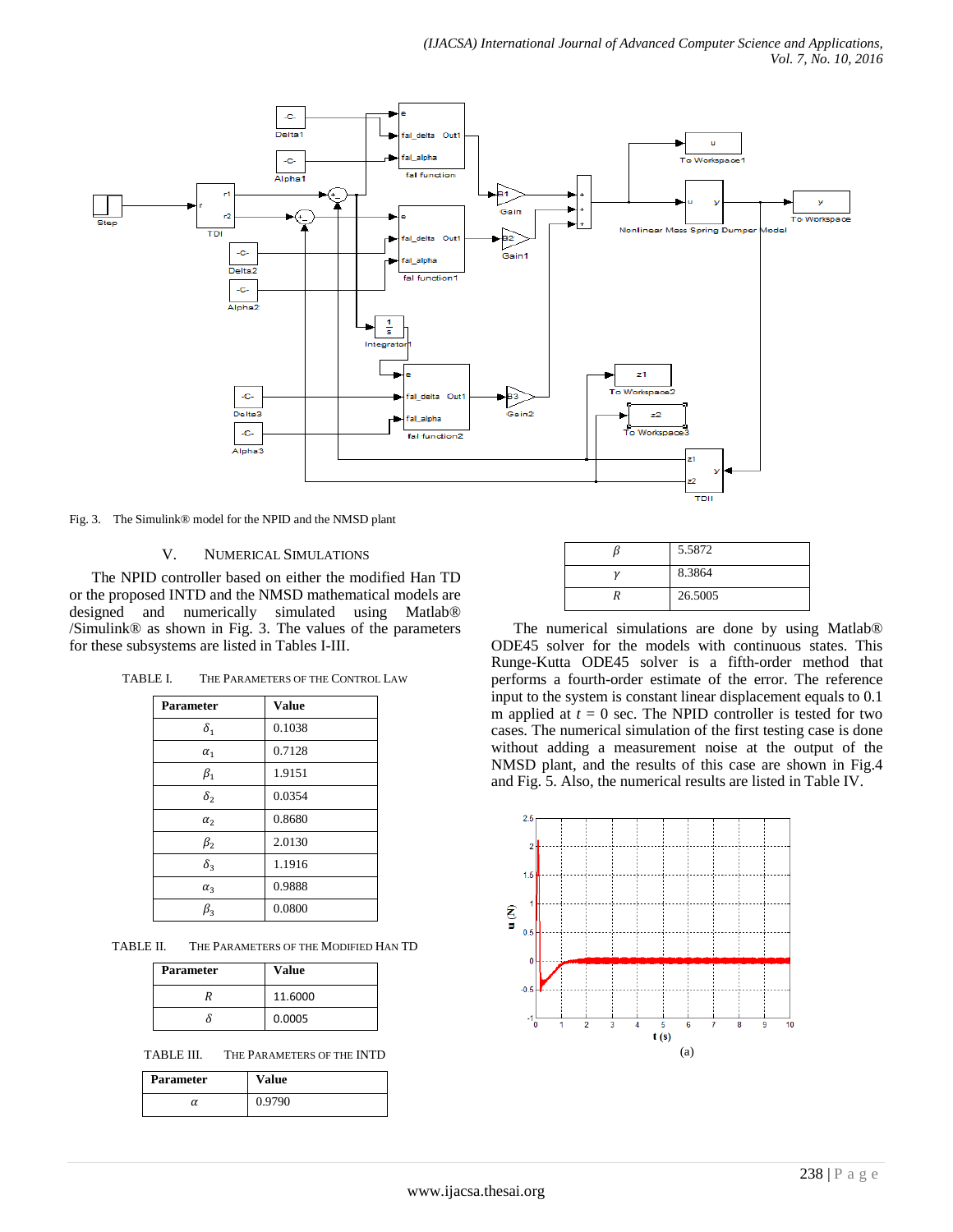

Fig. 4. The simulation results of the NPID based on modified Han TD, (a) The control signal u, (b) The plant output y, and (c) The TD(II) state Trajectory (z<sub>1</sub>,z<sub>2</sub>)





Fig. 5. The simulation results of the NPID based on proposed INTD, (a) The control signal u (b) The plant output y (c) The TD(II) state Trajectory (z1,z2)

TABLE IV. THE NUMERICAL SIMULATION RESULTS OF CASE 1

| <b>Performance</b><br><b>Index</b> | <b>Modified Han TD</b> | <b>Proposed INTD</b> |
|------------------------------------|------------------------|----------------------|
| <b>IAE</b>                         | 0.062009               | 0.037965             |
| <b>ITAE</b>                        | 0.017028               | 0.007961             |
| <b>ITSE</b>                        | 0.000623               | 0.000325             |
| <b>ISU</b>                         | 0.532537               | 0.559512             |
| <b>IAU</b>                         | 0.851211               | 0.540125             |

Where,

ITAE =  $\int_0^{10} t \times |r - y| dt$  is the integration of the time absolute error for the output signal

ITSE =  $\int_0^{10} t \times (r - y)^2 dt$  is the integration of the time squared error for the output signal

IAE =  $\int_0^{10} |r - y| dt$  is the integration of the absolute error for the output signal

IAU =  $\int_0^{10} |u| dt$  is the integration of absolute of the NPID control signal

ISU =  $\int_0^{10} u^2 dt$  is the integration of square of the NPID control signal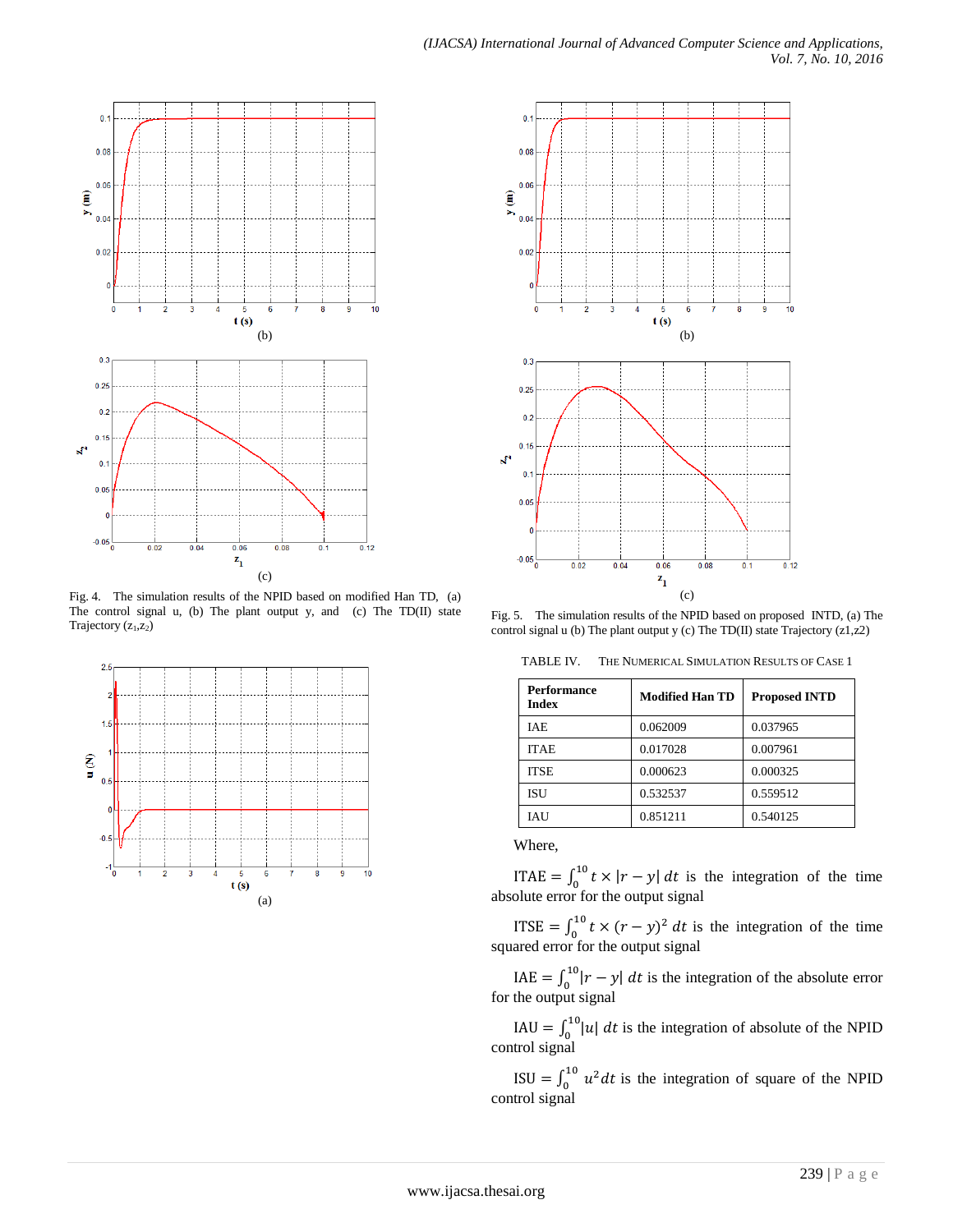Figure 4 (a) shows the chattering in the control signal due to the nonlinear signal of the Han TD [12]. By using the proposed INTD, the chattering in the control signal is significantly reduced (figure  $5(a)$ ). The IAU performance index reflects this improvement. The peaking phenomenon previously explained in Lemma (4) appears in the ISU performance index and has the benefit of speeding up the time response of plant output.

The second testing case demonstrated in this work considers adding a measurement noise at the output of the plant. The measurement noise modeled as uniform in the range [-0.001, 0.001] at sampling time 0.001 s. The result of this case shown in Fig. 6, Fig. 7, and Table V.



Fig. 6. The simulation results of the NPID based on modified Han TD with measurements noise, (a) The control signal u (b) The plant output y (c) The TD(II) state Trajectory (z1,z2)



Fig. 7. The simulation results of the NPID based on proposed INTD with measurement noise, (a)The control signal u (b) The plant output y (c) The TD(II) state Trajectory (z1,z2)

TABLE V. THE NUMERICAL SIMULATION RESULTS OF CASE 2

| <b>Performance</b><br><b>Index</b> | <b>Modified Han TD</b> | <b>INTD</b> |
|------------------------------------|------------------------|-------------|
| <b>IAE</b>                         | 0.489928               | 0.384329    |
| <b>ITAE</b>                        | 0.512582               | 0.327142    |
| <b>ITSE</b>                        | 0.005007               | 0.003458    |
| <b>ISU</b>                         | 8.449415               | 5.536271    |
| <b>IAU</b>                         | 26.187044              | 5.561920    |